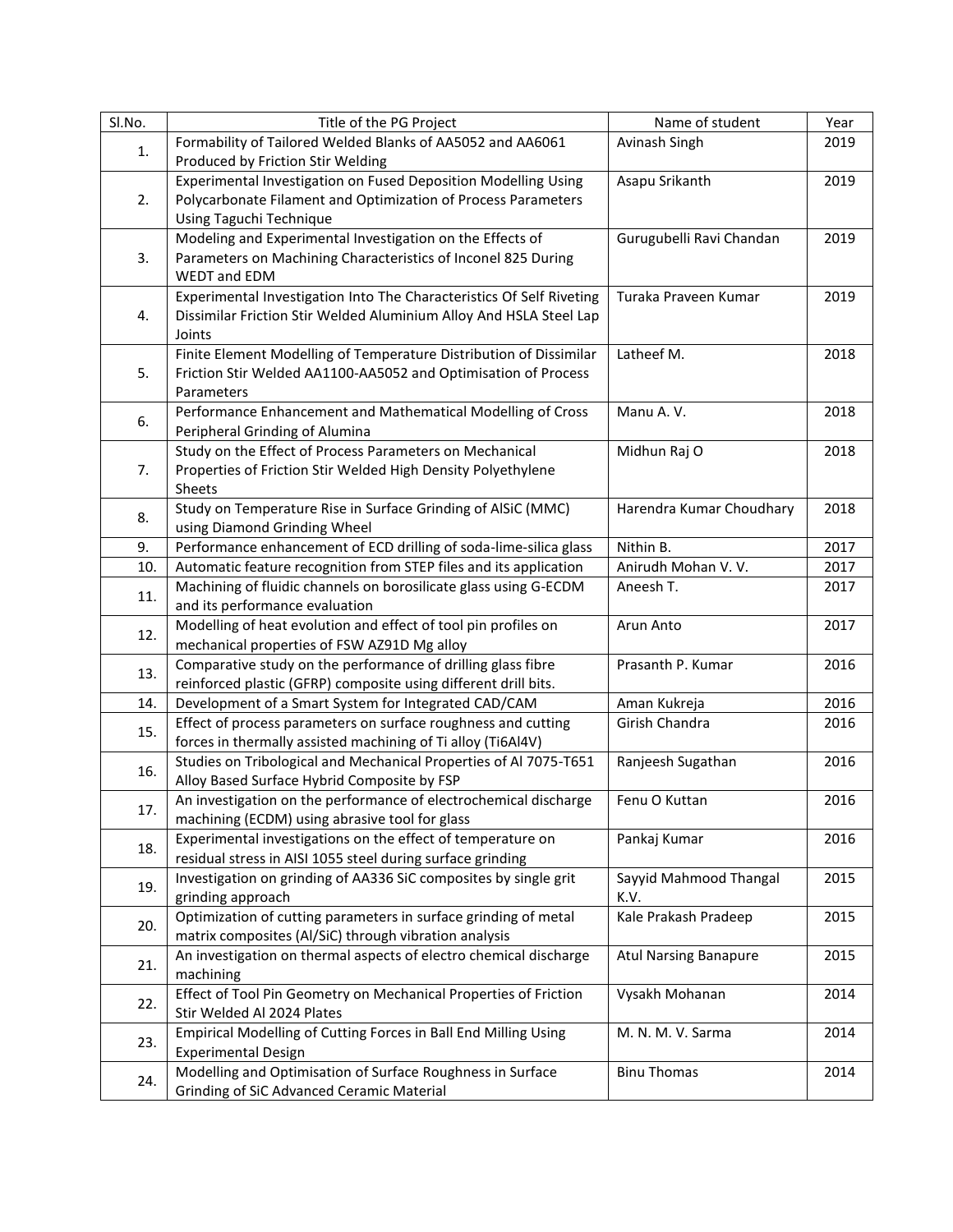| 25. | Process Modelling and Experimental Investigation on Powder<br>Mixed Micro EDM of Aerospace Alloy                                       | Vipin Vijayan                 | 2014 |
|-----|----------------------------------------------------------------------------------------------------------------------------------------|-------------------------------|------|
| 26. | Investigation on Machining Characteristics of Varying<br>Electromagnetic Field Assisted Die Sinking EDM                                | Vignesh S. Naidu              | 2014 |
| 27. | CAD Based Methodology for Modular Fixture Assembly and<br>Analysis                                                                     | Anish R.                      | 2013 |
| 28. | Effect of Hollow Electrode on Drilling Speed and Hole Diameter in<br>Electro Chemical Discharge Drilling                               | Ganesh M.                     | 2013 |
| 29. | Theoretical Modelling and Parametric Optimisation of Forces in<br>Surface Grinding of Al-SiCp Metal Matrix Composites                  | Prajin Lal K P                | 2013 |
| 30. | Development of An Attachment For Taper Cutting In Micro Wire<br>EDM [MWEDM] And Abrasive Flow Finishing of Taper Cut Surface.          | P S Suvin                     | 2012 |
| 31. | Investigation on the effect of process parameters on the Surface<br>Roughness of FreeForm surface                                      | Rajesh. M                     | 2012 |
| 32. | Design, Development, Calibration And Testing Of Strain Gauge<br>Type Tool Dynamometer                                                  | Mohammed Afsal N.             | 2012 |
| 33. | Improving efficiency and quality of free form surface machining                                                                        | Saluvandri Prasad Kumar       | 2011 |
| 34. | An investigation on surface characteristics of micro turned<br>components                                                              | Viran Kumar Varikilla         | 2011 |
| 35. | Prediction of cutting force in micro cutting of brittle materials<br>using FEM                                                         | Bhagwat Vishal Bapurao        | 2011 |
| 36. | Fabrication, characterization & ANN modelling of machining<br>parameters of self-lubricated Aluminium/SiC/Graphite hybrid<br>composite | Radhamanohar Rao A. V. N      | 2010 |
| 37. | Theoretical and experimental studies on micro-turning                                                                                  | K Kiran Kumar                 | 2010 |
| 38. | Experimental investigation on Sculptured Surface Machining                                                                             | Vasi Bharath Kumar            | 2009 |
| 39. | Dynamic Analysis of Micro-turning operation using finite element<br>method                                                             | Jugal Kishore Singh Baghel    | 2009 |
| 40. | Modelling and Analysis of Abrasive Waterjet Turning Process                                                                            | Sanyasi Naidu Kilaparthi      | 2009 |
| 41. | Error Measurement in Reverse Engineering Process                                                                                       | A Devadev                     | 2008 |
| 42. | Fabrication and performance studies of W-Cu Powder Metallurgy<br>tool electrode for EDM                                                | Shinde Santosh Ganapat<br>Rao | 2003 |
| 43. | Fabrication of Metallic filter for filtering Water                                                                                     | Anupam Baruah                 | 2003 |
| 44. | Production of EDM Tool Electrode by Powder Metallurgy                                                                                  | Bala Tripura Sundari          | 2002 |
| 45. | Performance Studies of Powder Metallurgy Tool Electrodes for<br><b>EDM</b>                                                             | G Phani Charana Devi          | 2002 |
| 46. | Modelling and Optimisation of Grinding Process Using Neural<br>Network Approach                                                        | A Sudhakar                    | 2002 |
| 47. | Neural Network Approach to Predict Metal Removal Rate and<br>Surface Finish in EDM Process                                             | E Suresh Kumar                | 2002 |
| 48. | Design of spatial cam mechanism for indexing motion                                                                                    | Sachin Patil                  | 2002 |
| 49. | Effect of Polarity on Electro Discharge Machining of Al-SiC Metal                                                                      | G Rajasekhar                  | 2001 |
|     | <b>Matrix Composite</b>                                                                                                                |                               |      |
| 50. | Evaluation of Point Heat Source Model for Metal Removal in EDM                                                                         | T Krishna Prasad              | 2001 |
| 51. | Neural Network Approach to Grinding Process Modelling<br>Optimisation and Control                                                      | MD Anief                      | 2001 |